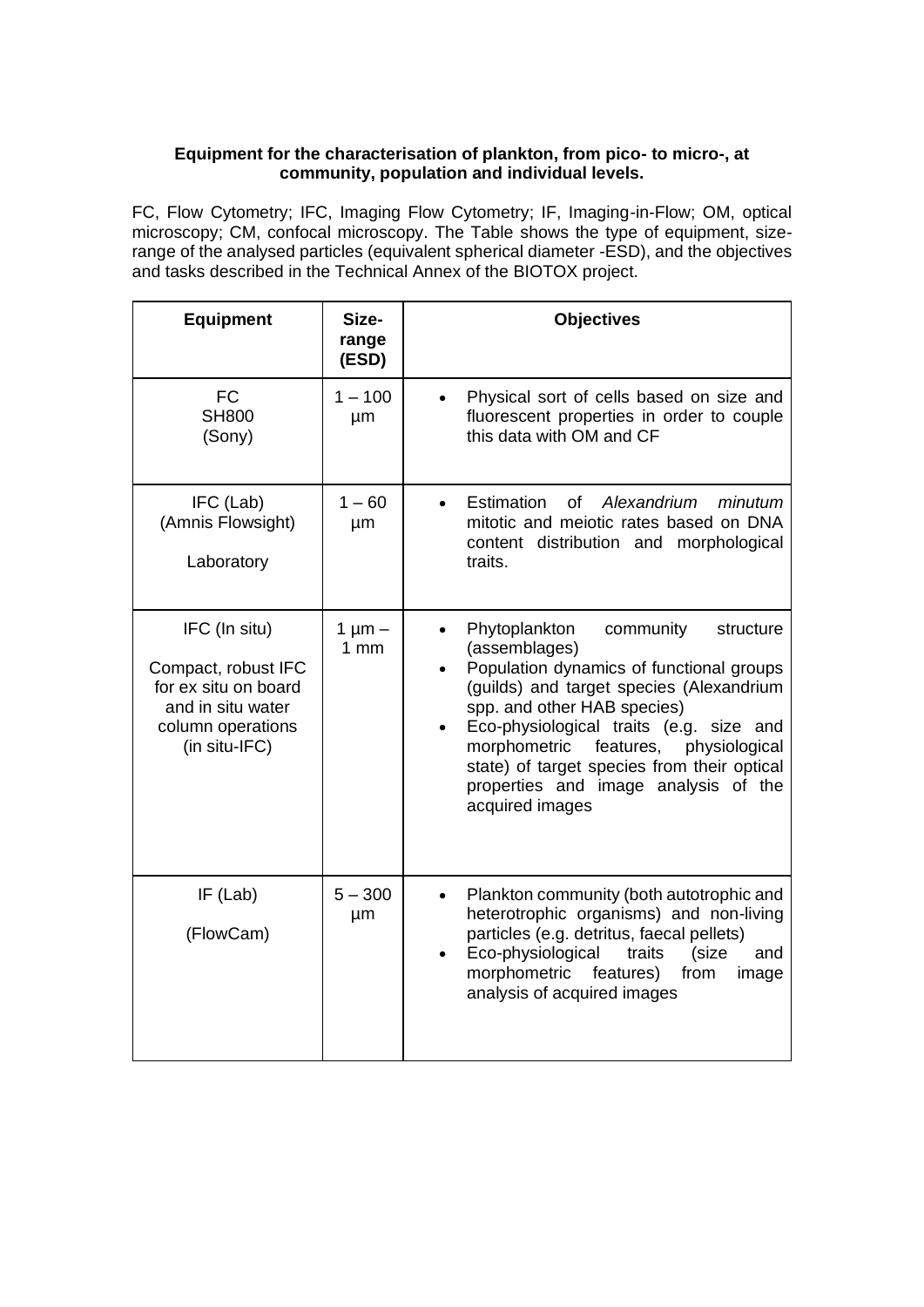| OM and CM<br>(Leica) | <b>Not</b><br>limited | Calibrate parasite versus host infected<br>$\bullet$<br>populations based on higher magnification<br>analyses than that of IFC equipments<br>$(20x)$ .<br>• Characterize cell heterogeneity during the<br>process of infection at<br>higher<br>magnification than that of IFC equipments<br>(20x) |
|----------------------|-----------------------|---------------------------------------------------------------------------------------------------------------------------------------------------------------------------------------------------------------------------------------------------------------------------------------------------|
|----------------------|-----------------------|---------------------------------------------------------------------------------------------------------------------------------------------------------------------------------------------------------------------------------------------------------------------------------------------------|

Technical description of the set of FC, IFC and Microscopy equipments to be used in BIOTOX

**SH800 Sony (sorter) (FC)**. Conventional flow cytometer and automatic sorter equipped with one excitation laser (488 nm), side scatter, back scatter and 6 fluorescent parameters. This equipment allows -with the help of an easy and fast automatic calibration based on commercial chips, the physical sort of particles based on fluorescent or size properties and 7 levels of purity, depending on the needs of the application in use. For the study of intracellular infections, the possibility of sorting different populations based on DNA staining (parasite population, low levels of infected host, high level of infected host, etc.) will allow both 1) the interpretation of IFC data, 2) the analysis of infection traits under higher magnification.

**Amnis Flowsight (IFC)**. Two excitation lasers, blue (488 nm) and violet (405 nm). Twelve standard detection channels simultaneously produce brightfield, darkfield (SSC), and up to 10 channels of fluorescence imagery of every cell (435-800 nm). It operates like a conventional flow cytometer, but also provides imagery of every cell (20x magnification), with the possibility of implement population statistical analyses based on more than 30 different morphological parameters, including morphological classification of subpopulations (for example, to distinguish between healthy and infected cells based on the morphological effects of infection) and the possibility of building classifiers using correlation of stained populations with morphological characters (for example, DNA stained cells versus morphological evidences of infection, in order to determine if some cell cycle/life cycle stages are more prone to be infected than others). This equipment also allows multiplexing (several staining protocols). See in the revision of Haridas et al. 2017 on the advantages of using IFC for the study of parasite infections (intracellular pathogen research).

**IFC (In situ)** (Anuncio de licitación: Suministro, instalación y puesta en funcionamiento de un citómetro-microscopio de flujo para análisis automatizado de plancton en laboratorio e in situ en la columna de agua. Expediente: CN063/21 -BOE Nº 280, Pag. 67899-67901, Martes 23 de noviembre de 2021)**.** Two excitation lasers, blue (488 nm) and green (552); two detectors of light dispersion, forward and sideward scatter (FWS and SWS respectively); and three fluorescent channels: yellow 550-600 nm (phycoerythrin), orange 600-650 nm (Chl-b and phycocyanin) and red >650 nm (Chl-a and Chl-b). Registration of optical properties of the particles, included pulse shape intensity of each emitted signal, which depend on the shape, internal structure (i.e. location of chloroplasts) and physiological state of the algal cells. Discriminant Analysis of Multi-Aspect CYtometry data (DAMACY) (Tinnevelt et al. 2017) applied to registered optical properties to describe subtle phenotypic changes within the phytoplankton population which, for instances, may indicate a minor toxicological change and or/infection from parasites. This will result in a fingerprint of every measurement, which can then be used to predict the interacting abiotic and biotic variables. Size of the